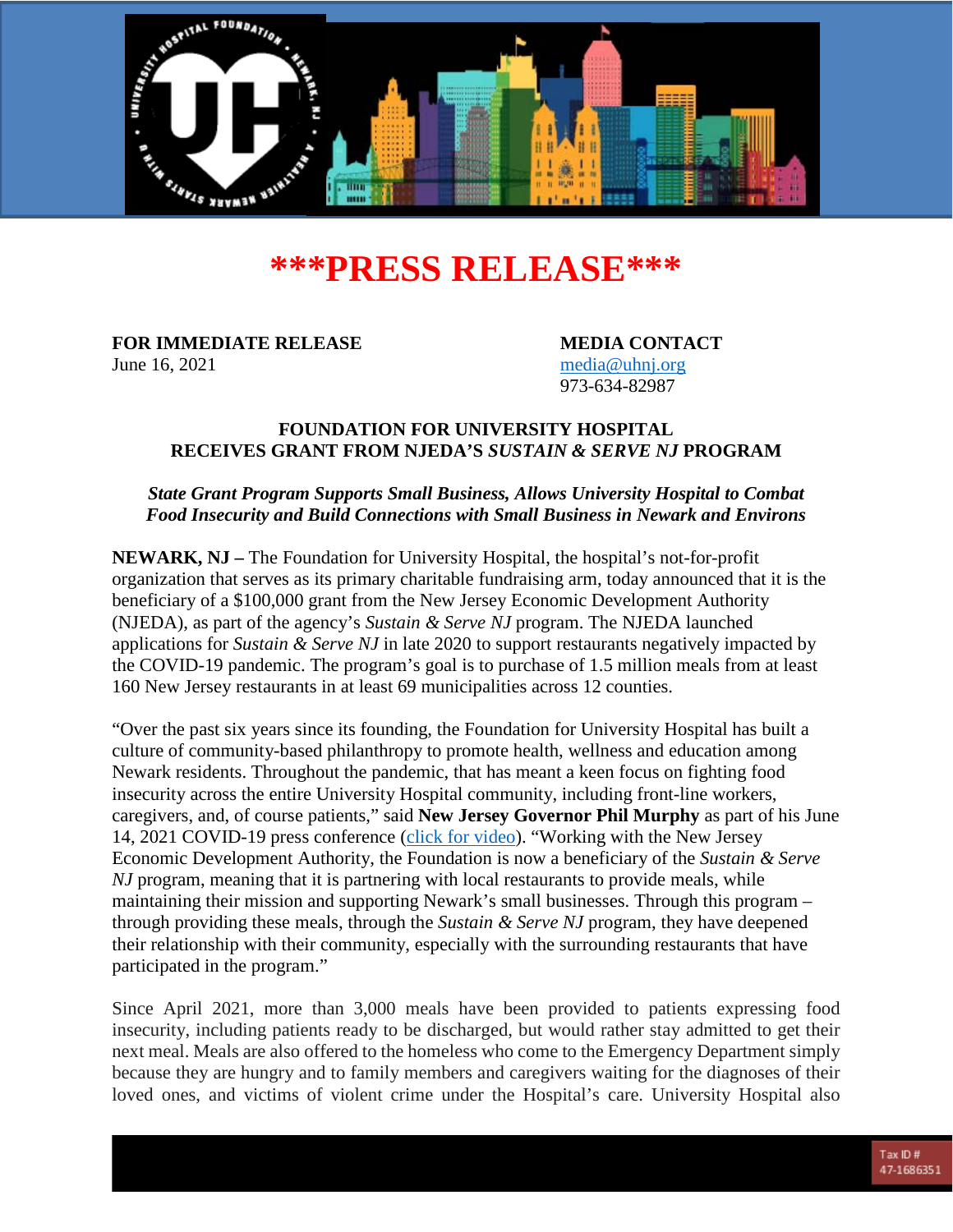

honored more than 1,000 nurses throughout Nurses Month by serving them a hot meal during their shift and a treat platter to their unit.

"The *Sustain & Serve* program has had an incredible impact in addressing food insecurity across our University Hospital community. This includes our patients, their caregivers and even our staff. We are grateful to the New Jersey Economic Development Authority for addressing food insecurity and supporting local restaurants at the same time," said **Jess Backofen, Executive Director of The Foundation for University Hospital**. "Small business owners that surround our Hospital have become our partners throughout the pandemic. Now that the Foundation has engaged these businesses, and they have created the infrastructure to distribute meals at scale, continuing this program will allow the Hospital to feed the food insecure, and continue to provide a token of our appreciation to our healthcare heroes on a long-term basis."

"We've realized many of our patients want to stay at the hospital, even after they're ready for discharge, because they have genuine concerns about where their next meal is coming from," said **Dr. Anthony Rosania, Vice Chair Clinical Operations, Department of Emergency Medicine at Rutgers New Jersey Medical School**. "Through this grant, we now offer them a nutritious, hot meal and send them home with a bit of added comfort and security while simultaneously making a real impact on patient safety."

*Sustain & Serve NJ* funds directly support expenses tied to bulk purchasing of meals from New Jersey-based restaurants. Each grant recipient receives a grant of between \$100,000 and \$2 million to fund the purchases, and then the recipient distributes the meals at no cost. The NJEDA initially announced *Sustain & Serve NJ* in December 2021 as a \$2 million pilot program. However, due to enormous interest from organizations and restaurants throughout the state, NJEDA dedicated an additional \$12.4 million in Coronavirus Aid, Relief and Economic Security (CARES) Act funds to support eligible applications.

"This program could not have come at a better time for small businesses and community members," said **DJ Luccarelli, owner Sweetwaters Coffee & Tea of Newark**. "I couldn't be happier to help put a smile on the faces of the healthcare heroes at University hospital who have been working tirelessly for our community during this pandemic."

"*Sustain & Serve* has given us the opportunity to maintain our employees during these difficult economic times. More importantly, we're welcoming guests into our restaurants who wouldn't otherwise be able to dine with us during these difficult times," said **Adenah Bayoh, owner of IHOP of Newark**. "When you think about people experiencing food insecurity, it's easy to imagine them homeless, but in reality, this could be a neighbor or your friend."